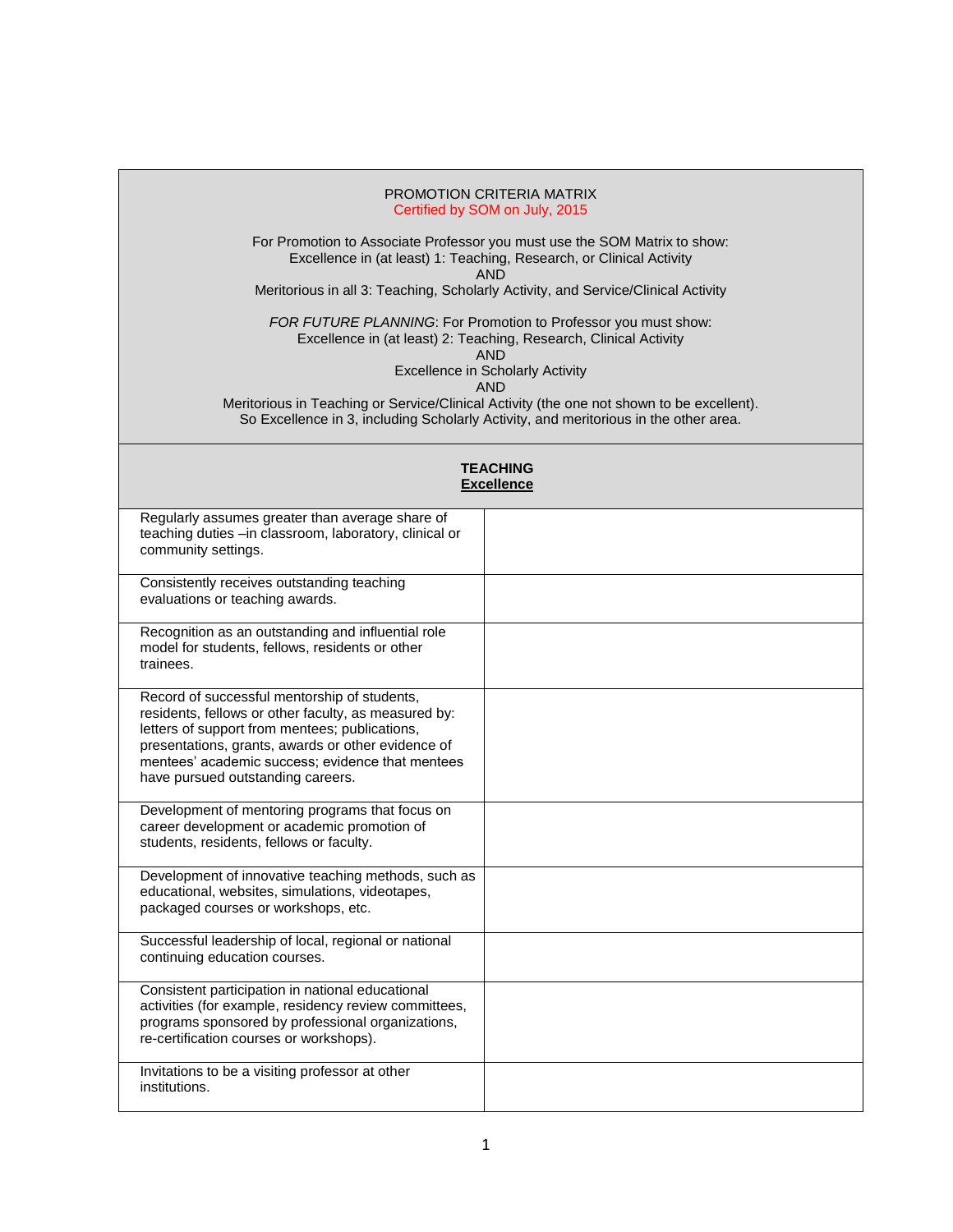| Development of innovative courses, high-quality           |                    |
|-----------------------------------------------------------|--------------------|
| syllabi, novel lectures, problem-based learning cases,    |                    |
| laboratory exercises or other instructional materials.    |                    |
|                                                           |                    |
| Demonstration of educational leadership (for              |                    |
|                                                           |                    |
| example, by serving as a course, fellowship or            |                    |
| training program director or assistant dean).             |                    |
|                                                           |                    |
| Evidence of teaching scholarship (for example,            |                    |
| research, grants, publications or national                |                    |
| presentations that focus on understanding the best        |                    |
| methods, or outcomes, of teaching).                       |                    |
|                                                           |                    |
| Completion of advanced faculty development                |                    |
| programs that result in a certificate or degree in        |                    |
| education, with evidence that the faculty member has      |                    |
|                                                           |                    |
| applied these new skills or knowledge to improve his      |                    |
| or her teaching or pedagogy.                              |                    |
|                                                           |                    |
|                                                           |                    |
|                                                           | <b>TEACHING</b>    |
|                                                           | <b>Meritorious</b> |
|                                                           |                    |
| Active participation in teaching activities of the        |                    |
| department, school, campus or university, including       |                    |
| two or more of the following: presenting a series of      |                    |
| lectures covering one or more topics; coordinating a      |                    |
| course; acting as a primary instructor in a course;       |                    |
| advising or mentoring students, residents or faculty;     |                    |
| attending on an inpatient or outpatient service;          |                    |
| organizing or facilitating a seminar series, journal      |                    |
|                                                           |                    |
| clubs or laboratory exercises; participating as a         |                    |
| teacher in continuing education activities.               |                    |
|                                                           |                    |
| Meritorious teaching evaluations from students and        |                    |
| peers.                                                    |                    |
|                                                           |                    |
| Development or redevelopment of teaching materials        |                    |
| for students, continuing education courses or other       |                    |
| faculty training.                                         |                    |
|                                                           |                    |
| Invitations to present Grand Rounds or seminars here      |                    |
| and at other institutions; invitations to present courses |                    |
|                                                           |                    |
| outside of primary department.                            |                    |
|                                                           |                    |
| Self-improvement activities (for example, participation   |                    |
| in workshops or courses that are designed to improve      |                    |
| teaching or mentoring effectiveness).                     |                    |
|                                                           |                    |
| Participation as a mentor on a training grant.            |                    |
|                                                           |                    |
|                                                           |                    |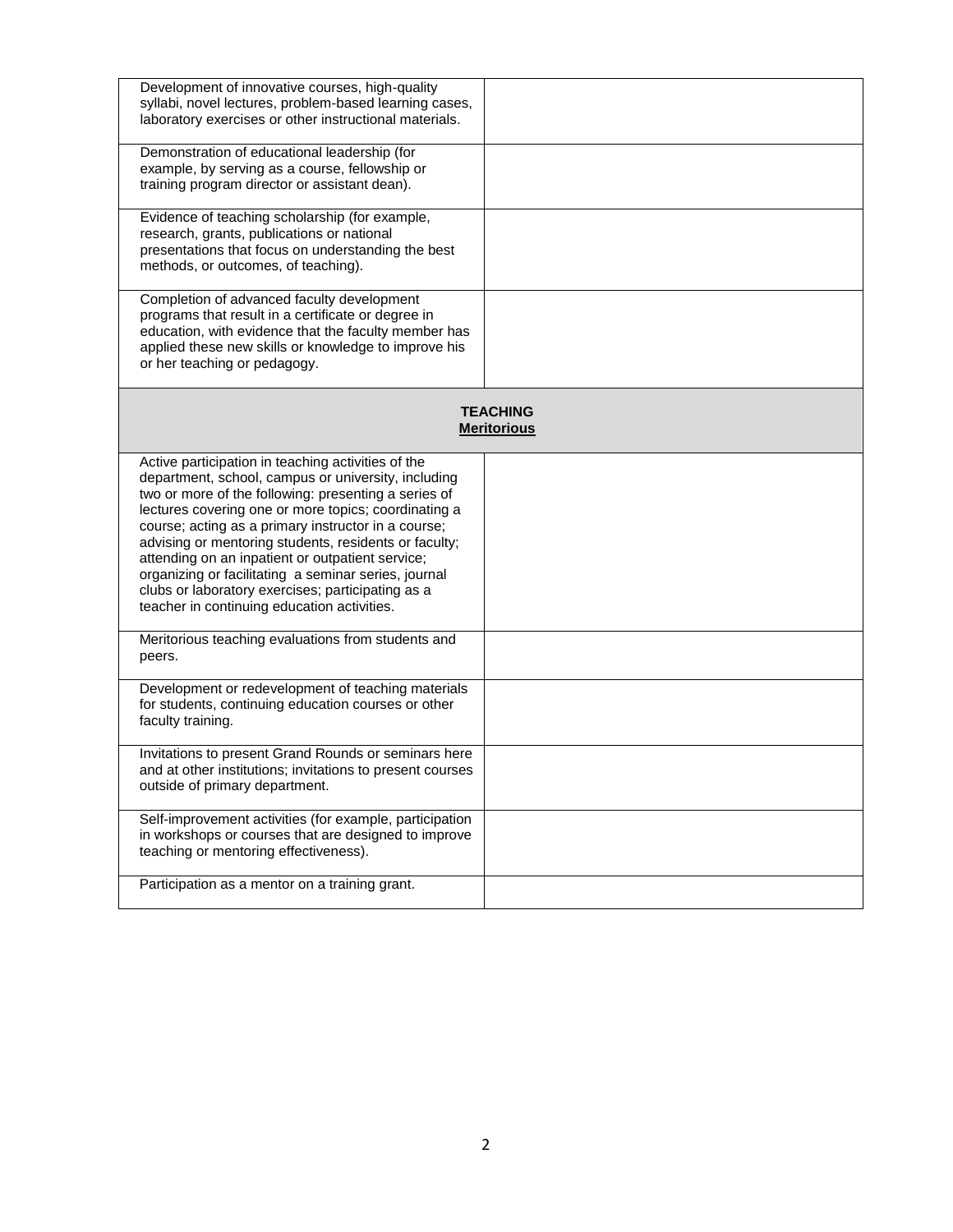|                                                                                                                                                                                                                                                                                                          | <b>CLINICAL ACTIVITY</b><br><b>Excellence</b> |
|----------------------------------------------------------------------------------------------------------------------------------------------------------------------------------------------------------------------------------------------------------------------------------------------------------|-----------------------------------------------|
| Regularly assumes greater than average share of<br>clinical duties, as measured by patient care or<br>procedure logs, RVUs, clinical billing statistics or other<br>measures of clinical effort.                                                                                                         |                                               |
| Continuing, significant participation for an extended<br>period of time in clinical activities that are highly<br>effective.                                                                                                                                                                             |                                               |
| Development of new techniques, therapies, clinical<br>guidelines, patient care practices or health care<br>delivery systems that have improved the health of<br>patients or populations.                                                                                                                 |                                               |
| Creative, active participation in the evaluation of the<br>effectiveness of care (quality, outcomes, patient safety,<br>utilization, access, cost).                                                                                                                                                      |                                               |
| Recognition for excellence in clinical activity at the<br>local, regional, national or international level through<br>letters of reference, honors, awards, institutional<br>evaluations, invitations to speak, requests to write<br>reviews, etc.                                                       |                                               |
| Demonstration of effective leadership at the site of<br>clinical practice - e.g., director of a clinical service,<br>head of a division, chair of a department, head of an<br>interdisciplinary team that creates and manages a<br>clinical pathway and outcomes evaluation, medical<br>staff president. |                                               |
| Assumption of a substantive leadership role at the<br>regional level - e.g., chairing committees, or serving<br>as officer of local or statewide professional<br>organizations.                                                                                                                          |                                               |
| Assumption of a substantive leadership role at the<br>national or international level - e.g., chairing national<br>symposia and meetings, chairing committees or<br>serving as officer of national professional<br>organizations, journal editor.                                                        |                                               |
| Leadership of structured activities that promote quality<br>of care and patient safety and that advance the<br>science and practice of health care quality<br>improvement.                                                                                                                               |                                               |
| Participation in significant self-assessment activities<br>and audits of one's own practice that have led to<br>improvements in quality, efficiency or outcomes of<br>care.                                                                                                                              |                                               |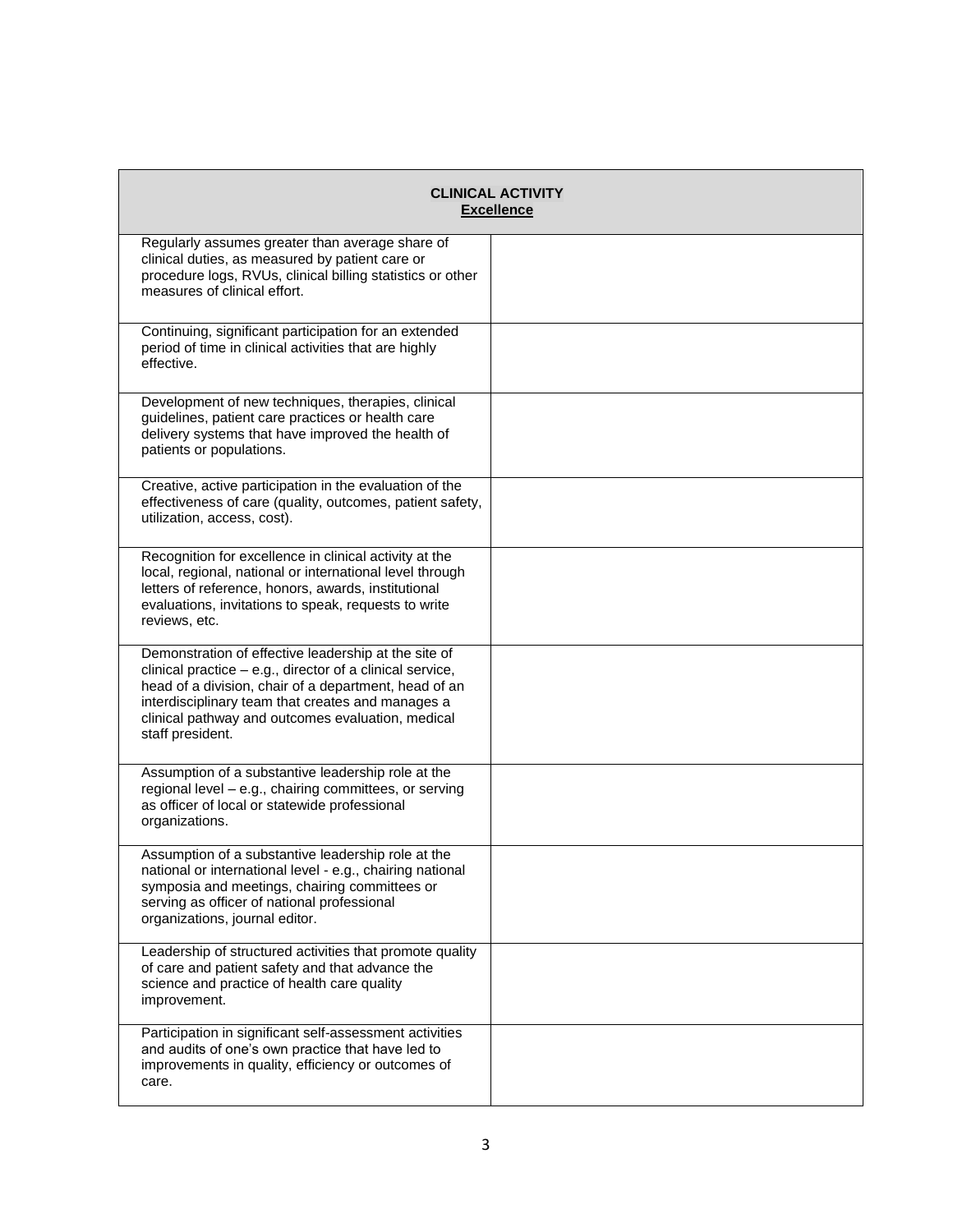| Significant involvement in health care advocacy,<br>community service or other activities that shape public<br>policy on health care or that address health disparities.                                                                                      |                                                |
|---------------------------------------------------------------------------------------------------------------------------------------------------------------------------------------------------------------------------------------------------------------|------------------------------------------------|
| Evidence of health care-related scholarship (for<br>example, grants, publications, authoritative review<br>articles, national presentations, innovations or other<br>activities that advance the science and practice of<br>health care quality improvement.) |                                                |
|                                                                                                                                                                                                                                                               | <b>CLINICAL ACTIVITY</b><br><b>Meritorious</b> |
| Active and effective participation in clinical activities of<br>the academic unit.                                                                                                                                                                            |                                                |
| Board certification.                                                                                                                                                                                                                                          |                                                |
| Demonstration of clinical skills that are highly effective<br>(e.g., mastery of important clinical techniques, high<br>degree of patient satisfaction, evidence of high quality<br>and efficient patient care).                                               |                                                |
| Support from peers at the site of practice.                                                                                                                                                                                                                   |                                                |
| Invitations to speak on clinical topics on campus, or<br>participation on institutional clinical care committees.                                                                                                                                             |                                                |
| Active participation in activities that promote health<br>care quality and patient safety.                                                                                                                                                                    |                                                |
| Completion of self-improvement activities (for example,<br>participation in workshops or continuing medical<br>education activities that are designed to improve<br>knowledge or clinical skills).                                                            |                                                |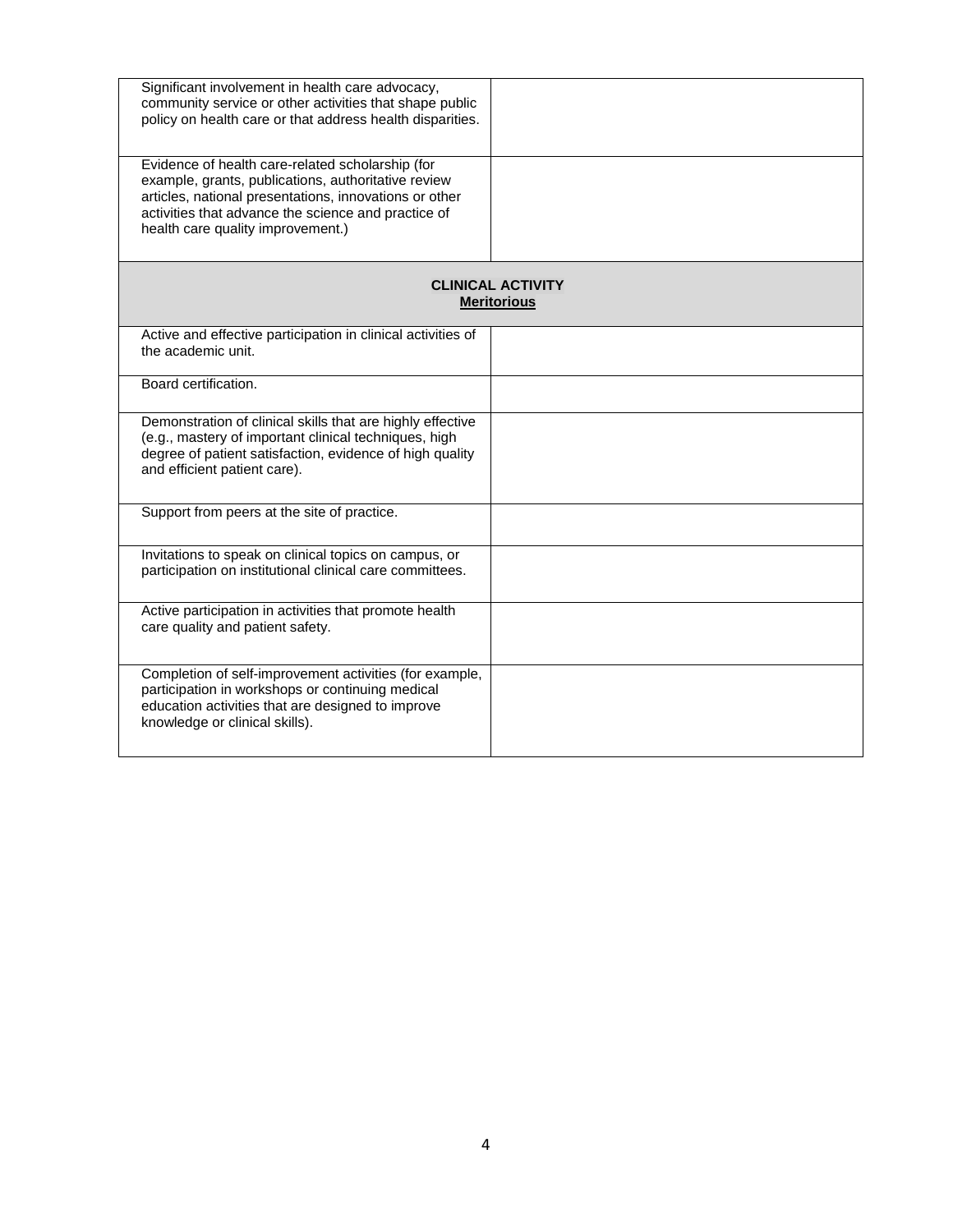| RESEARCH--Optional; the scholarship matrix is required.<br><b>Excellence</b>                                                                                                                                                                                                                                                                                                                                                                                                    |  |
|---------------------------------------------------------------------------------------------------------------------------------------------------------------------------------------------------------------------------------------------------------------------------------------------------------------------------------------------------------------------------------------------------------------------------------------------------------------------------------|--|
| A consistent level of peer-reviewed or other funding for<br>research awarded in a competitive manner over a<br>sustained period of time.                                                                                                                                                                                                                                                                                                                                        |  |
| Demonstrated evidence of originality as an investigator.                                                                                                                                                                                                                                                                                                                                                                                                                        |  |
| Demonstration of significant independent intellectual<br>contributions to successful research programs.                                                                                                                                                                                                                                                                                                                                                                         |  |
| Principal investigator status on competitive peer-reviewed<br>research grants (for example: R03 or R21 awards or<br>mentored K08 or K23 awards from NIH or private<br>foundations for associate professors; R01, P01 or other<br>independent awards for professors).                                                                                                                                                                                                            |  |
| Development of a significant number of patents.                                                                                                                                                                                                                                                                                                                                                                                                                                 |  |
| An ongoing, peer-reviewed publication record with first- or<br>senior-author publications.                                                                                                                                                                                                                                                                                                                                                                                      |  |
| A national or international reputation, as evidenced by:<br>external letters of reference; invitations to present at<br>national or international meetings; invitations to write<br>reviews or chapters, or to provide unique expertise as a<br>collaborator on a research project; visiting professorships;<br>service on as a regular member on study sections;<br>organization of national meetings; service as a national<br>consultant or on editorial boards of journals. |  |
| RESEARCH-Optional; the scholarship matrix is required.<br><b>Meritorious</b>                                                                                                                                                                                                                                                                                                                                                                                                    |  |
| Authorship of papers in peer-reviewed journals that<br>demonstrate the ability to generate and test hypotheses<br>and represent a significant contribution to the published<br>literature.                                                                                                                                                                                                                                                                                      |  |
| Co-investigator status on grants.                                                                                                                                                                                                                                                                                                                                                                                                                                               |  |
| A principal and sustained role in the management of a<br>research program with external funding.                                                                                                                                                                                                                                                                                                                                                                                |  |
| Development of patents for discoveries.                                                                                                                                                                                                                                                                                                                                                                                                                                         |  |
| Presentations at national meetings; invited research<br>seminars at this and other institutions; service as an ad<br>hoc member on study sections.                                                                                                                                                                                                                                                                                                                              |  |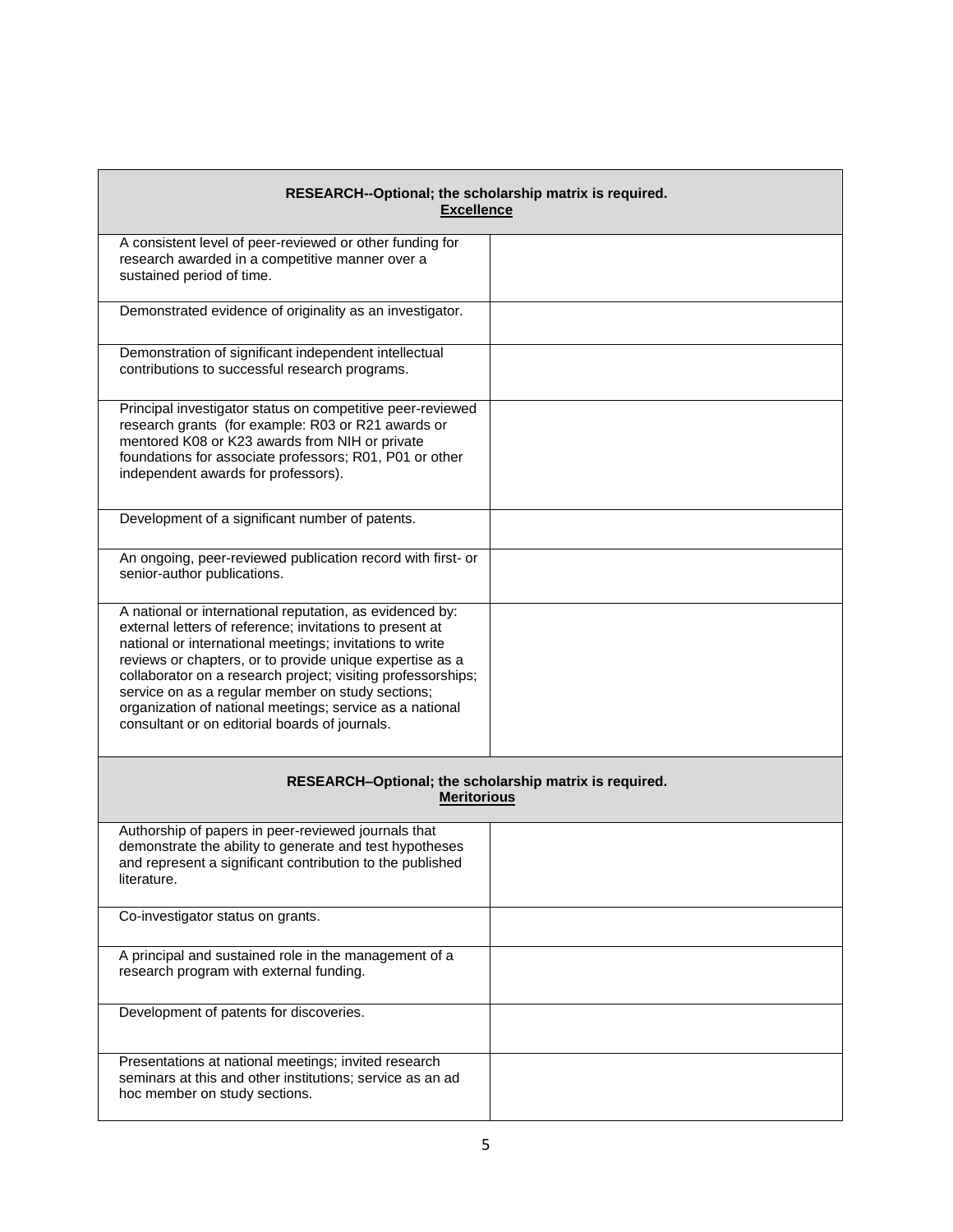| <b>SERVICE</b><br><b>Excellence</b>                                                                                                                                                                                                                                                                         |  |
|-------------------------------------------------------------------------------------------------------------------------------------------------------------------------------------------------------------------------------------------------------------------------------------------------------------|--|
| Regularly assumes greater than average share of<br>administrative responsibilities, including service to the<br>School, University, professional discipline or community.                                                                                                                                   |  |
| Appointment to leadership positions within the institution,<br>such as: chair of a committee; faculty officer; program<br>director; course or curriculum director; academic clinical<br>coordinator; or membership on major decision-making<br>School of Medicine or Anschutz Medical Campus<br>committees. |  |
| Service as an officer or committee chair in clinical,<br>educational, scientific or nonprofit organizations.                                                                                                                                                                                                |  |
| Significant involvement in health care advocacy,<br>community service or outreach, community-based<br>participatory research programs, or other activities that<br>shape public policy on health care or that address health<br>disparities.                                                                |  |
| Leadership of activities or programs that address<br>challenges in education, such as workforce diversity,<br>training of scientists, assessment of competencies or<br>learning outcomes, mentorship, professionalism or<br>educational technology.                                                         |  |
| Service as a member of a scientific study section, or<br>service as an editor or editorial board member of a<br>professional or scientific journal.                                                                                                                                                         |  |
| Appointment to leadership positions dealing with scientific,<br>health care or educational issues at the local, state,<br>regional, national or international levels.                                                                                                                                       |  |
| Service awards from the University or from a local,<br>national, or international organization (civic, scientific or<br>professional).                                                                                                                                                                      |  |
| <b>SERVICE</b><br><b>Meritorious</b>                                                                                                                                                                                                                                                                        |  |
| Service on committees or task forces within the program,<br>division, department, school, campus or university.                                                                                                                                                                                             |  |
| Service to local, state, national or international<br>organizations through education, consultation or other<br>roles.                                                                                                                                                                                      |  |
| Service as an article reviewer for clinical, educational or<br>scientific journals.                                                                                                                                                                                                                         |  |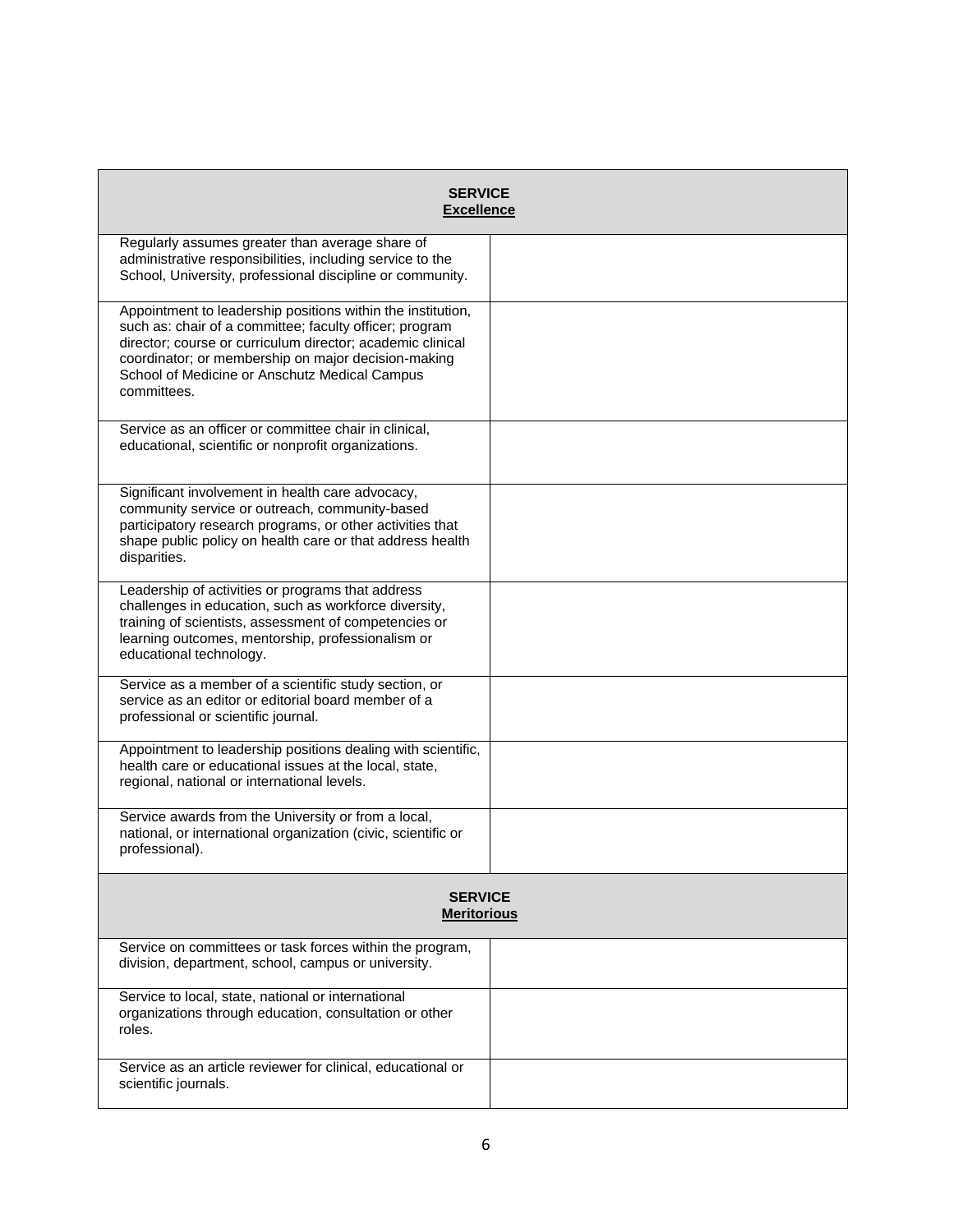## **SCHOLARSHIP OF DISCOVERY Excellence**

| The "scholarship of discovery" refers to traditional, hypothesis-driven research that results in the generation of<br>new knowledge. Successful "discovery scholarship" usually results in peer-reviewed scientific publications.                                                                                                                                                                                   |  |
|---------------------------------------------------------------------------------------------------------------------------------------------------------------------------------------------------------------------------------------------------------------------------------------------------------------------------------------------------------------------------------------------------------------------|--|
| Designs and directs a basic science, clinical, translational or<br>other research program and plays a major role in writing up<br>the results.                                                                                                                                                                                                                                                                      |  |
| Has an ongoing record of first- or senior-author publications in<br>peer-reviewed journals that: a) represent significant<br>contributions to the published literature; b) demonstrate the<br>ability to generate and test hypotheses; and c) demonstrate<br>originality and independence as an investigator or represent<br>significant independent intellectual contributions to successful<br>research programs. |  |
| A consistent level of peer-reviewed or other funding for<br>research awarded in a competitive manner over a sustained<br>period of time.                                                                                                                                                                                                                                                                            |  |
| Principal investigator status on competitive peer-reviewed<br>research grants (for example: R03 or R21 awards or<br>mentored K08 or K23 awards from NIH or private foundations<br>for associate professors; R01, P01 or other independent<br>awards for professors).                                                                                                                                                |  |
| Development of a significant number of patents.                                                                                                                                                                                                                                                                                                                                                                     |  |
| Service as an editor or section editor for a medical or scientific<br>journal (Include a written summary of the faculty member's<br>activities and contributions to the success of the journal).                                                                                                                                                                                                                    |  |
| Service as a regular member on scientific study sections.                                                                                                                                                                                                                                                                                                                                                           |  |
| <b>SCHOLARSHIP OF DISCOVERY</b><br><b>Meritorious</b><br>The "scholarship of discovery" refers to traditional, hypothesis-driven research that results in the generation of<br>new knowledge. Successful "discovery scholarship" usually results in peer-reviewed scientific publications.                                                                                                                          |  |
| Serves as a collaborator in a basic science, clinical,<br>translational or other research program.                                                                                                                                                                                                                                                                                                                  |  |
| Authorship or co-authorship of papers in peer-reviewed<br>journals that demonstrate the ability to generate and test<br>hypotheses and represent a significant contribution to the<br>published literature.                                                                                                                                                                                                         |  |
| Co-investigator status on grants                                                                                                                                                                                                                                                                                                                                                                                    |  |
| A principal and sustained role in the management of a<br>research program with external funding.                                                                                                                                                                                                                                                                                                                    |  |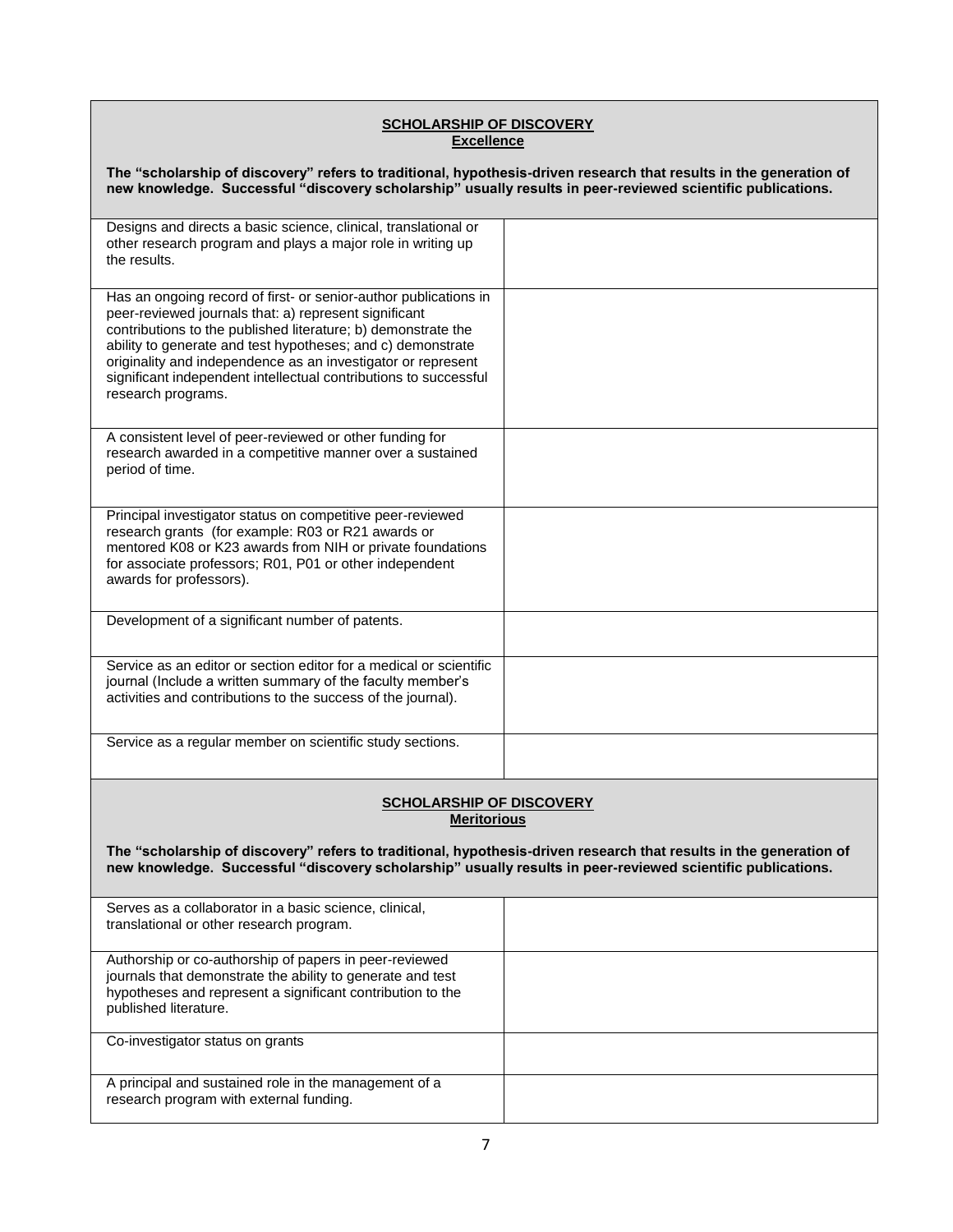| Service as an ad hoc reviewer or member of an editorial board<br>for a medical or scientific journal.                                                                                                                                                                                                                                                                                                                                                                                                                                                                                                                                                                                                                                                                                                                                                                                                                                                                                                                                                |  |
|------------------------------------------------------------------------------------------------------------------------------------------------------------------------------------------------------------------------------------------------------------------------------------------------------------------------------------------------------------------------------------------------------------------------------------------------------------------------------------------------------------------------------------------------------------------------------------------------------------------------------------------------------------------------------------------------------------------------------------------------------------------------------------------------------------------------------------------------------------------------------------------------------------------------------------------------------------------------------------------------------------------------------------------------------|--|
| Facilitates the research programs of the SOM through<br>substantive contributions to COMIRB (or the COMIRB<br>Scientific Advisory Committee-SARC), which must include:<br>regular attendance at meetings over at least a three-year<br>period; active and effective participation in discussions; review<br>and presentations of protocols to the committee; and a<br>demonstrated understanding of key topics (e.g. informed<br>consent, risk assessment, protection of vulnerable<br>populations, adverse event reporting or waivers of informed<br>consent). Additional aspects of COMIRB service that may be<br>considered evidence of meritorious scholarship may include:<br>mentoring of new COMIRB members in the elements of proper<br>review and presentation of protocols; active participation in<br>COMIRB "education days;" training of SOM clinical<br>investigators in techniques of protocol writing; and serving as<br>a positive spokesperson for COMIRB service. A supporting<br>letter from the Director of COMIRB is required. |  |
| <b>SCHOLARSHIP OF APPLICATION</b><br><b>Excellence</b>                                                                                                                                                                                                                                                                                                                                                                                                                                                                                                                                                                                                                                                                                                                                                                                                                                                                                                                                                                                               |  |
| The "scholarship of application" includes activities that build bridges between theory and practice or that apply<br>knowledge to practical problems. Examples include development of new medical treatment modalities, clinical<br>care pathways, or other activities that address community health care needs that shape public policy on health<br>care or that that promote quality of care and patient safety and advance the science and practice of health care<br>quality improvement.                                                                                                                                                                                                                                                                                                                                                                                                                                                                                                                                                       |  |
| Leadership of projects that have improved the quality of care,<br>cost-efficiency, access, or patient safety locally, nationally or<br>internationally (Provides documentation of interventions and<br>outcomes).                                                                                                                                                                                                                                                                                                                                                                                                                                                                                                                                                                                                                                                                                                                                                                                                                                    |  |
| A record of multiple publications related to clinical or health<br>services topics, which may include clinical trials, investigative<br>reports, case studies, policy reports or other publications that<br>have advanced the science and practice of health care quality                                                                                                                                                                                                                                                                                                                                                                                                                                                                                                                                                                                                                                                                                                                                                                            |  |
| improvement.                                                                                                                                                                                                                                                                                                                                                                                                                                                                                                                                                                                                                                                                                                                                                                                                                                                                                                                                                                                                                                         |  |
| Articles, white papers or other products of scholarship that<br>focus on health care advocacy, community service or other<br>activities that shape public policy on health care or that<br>address health disparities.                                                                                                                                                                                                                                                                                                                                                                                                                                                                                                                                                                                                                                                                                                                                                                                                                               |  |
| Other evidence of clinical scholarship (for example, research,<br>authoritative review articles, grants, contributions to clinical<br>information systems, publications or national presentations)<br>that promote health care quality or patient safety or that<br>advance the science and practice of health care quality<br>improvement.                                                                                                                                                                                                                                                                                                                                                                                                                                                                                                                                                                                                                                                                                                          |  |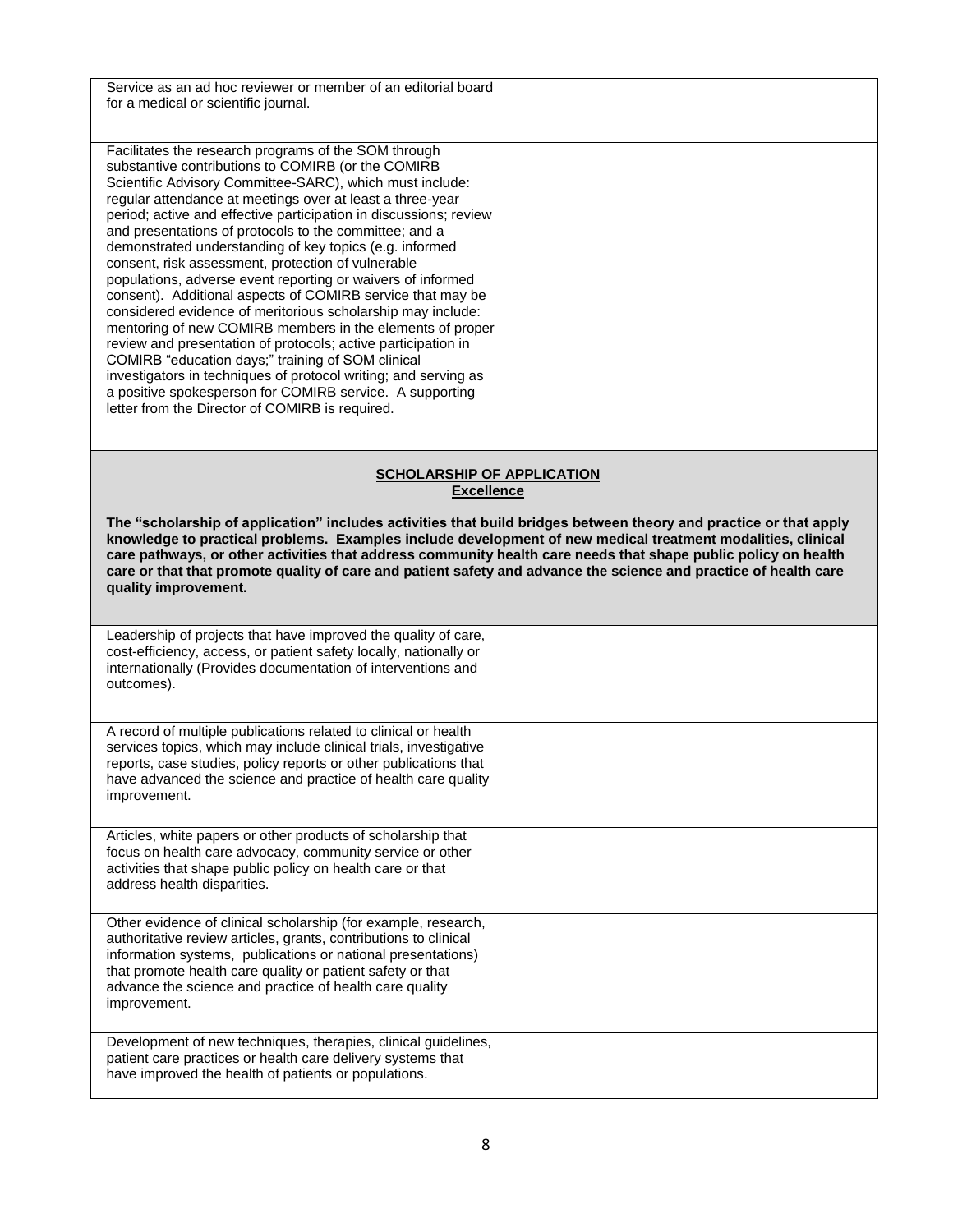| <b>SCHOLARSHIP OF APPLICATION</b><br><b>Meritorious</b>                                                                                                                                                                                                                                                                                                                                                                                                                                        |  |
|------------------------------------------------------------------------------------------------------------------------------------------------------------------------------------------------------------------------------------------------------------------------------------------------------------------------------------------------------------------------------------------------------------------------------------------------------------------------------------------------|--|
| The "scholarship of application" includes activities that build bridges between theory and practice or that apply<br>knowledge to practical problems. Examples include development of new medical treatment modalities, clinical<br>care pathways, or other activities that address community health care needs that shape public policy on health<br>care or that that promote quality of care and patient safety and advance the science and practice of health care<br>quality improvement. |  |
| Active participation in activities that promote health care<br>quality, cost-efficiency, access or patient safety within the<br>institution (Provide documentation of interventions and<br>outcomes)                                                                                                                                                                                                                                                                                           |  |
| Co-authorship of articles, policy reports or other publications<br>related to clinical or health services topics.                                                                                                                                                                                                                                                                                                                                                                              |  |
| <b>SCHOLARSHIP OF INTEGRATION</b>                                                                                                                                                                                                                                                                                                                                                                                                                                                              |  |
| <b>Excellence</b>                                                                                                                                                                                                                                                                                                                                                                                                                                                                              |  |
| The "scholarship of integration" (horizontal scholarship) includes creative synthesis or analyses that define<br>"connections across disciplines" or bring new insights to bear on original research. The scholarship of<br>integration seeks to interpret, analyze and draw together the results of the original research. Review articles and<br>book chapters are examples of the scholarship of integration.                                                                               |  |
| Consistent record of senior-author review or other scholarly<br>products; these reviews or other integrative works represent<br>a major body of scholarship that provides a demonstrable<br>national or international reputation.                                                                                                                                                                                                                                                              |  |
| <b>SCHOLARSHIP OF INTEGRATION</b><br><b>Meritorious</b>                                                                                                                                                                                                                                                                                                                                                                                                                                        |  |
| The "scholarship of integration" (horizontal scholarship) includes creative synthesis or analyses that define<br>"connections across disciplines" or bring new insights to bear on original research. The scholarship of<br>integration seeks to interpret, analyze and draw together the results of the original research. Review articles and<br>book chapters are examples of the scholarship of integration.                                                                               |  |
| Co-authorship of articles integrating knowledge in a field and<br>assessing overall value of discoveries in relationship patient<br>care, teaching or other areas.                                                                                                                                                                                                                                                                                                                             |  |
| Publication of review articles, book chapters, case series or<br>other reports that integrate knowledge and put new<br>discoveries into perspective.                                                                                                                                                                                                                                                                                                                                           |  |
| <b>SCHOLARSHIP OF TEACHING</b><br><b>Excellence</b>                                                                                                                                                                                                                                                                                                                                                                                                                                            |  |
| The "scholarship of teaching" focuses on the development of new teaching methods, assessments of<br>learning outcomes and preparation and dissemination of highly effective curricula or other<br>instructional materials.                                                                                                                                                                                                                                                                     |  |
| Development of innovative courses, high-quality<br>syllabi, novel lectures, problem-based learning cases,<br>laboratory exercises or other instructional materials.                                                                                                                                                                                                                                                                                                                            |  |